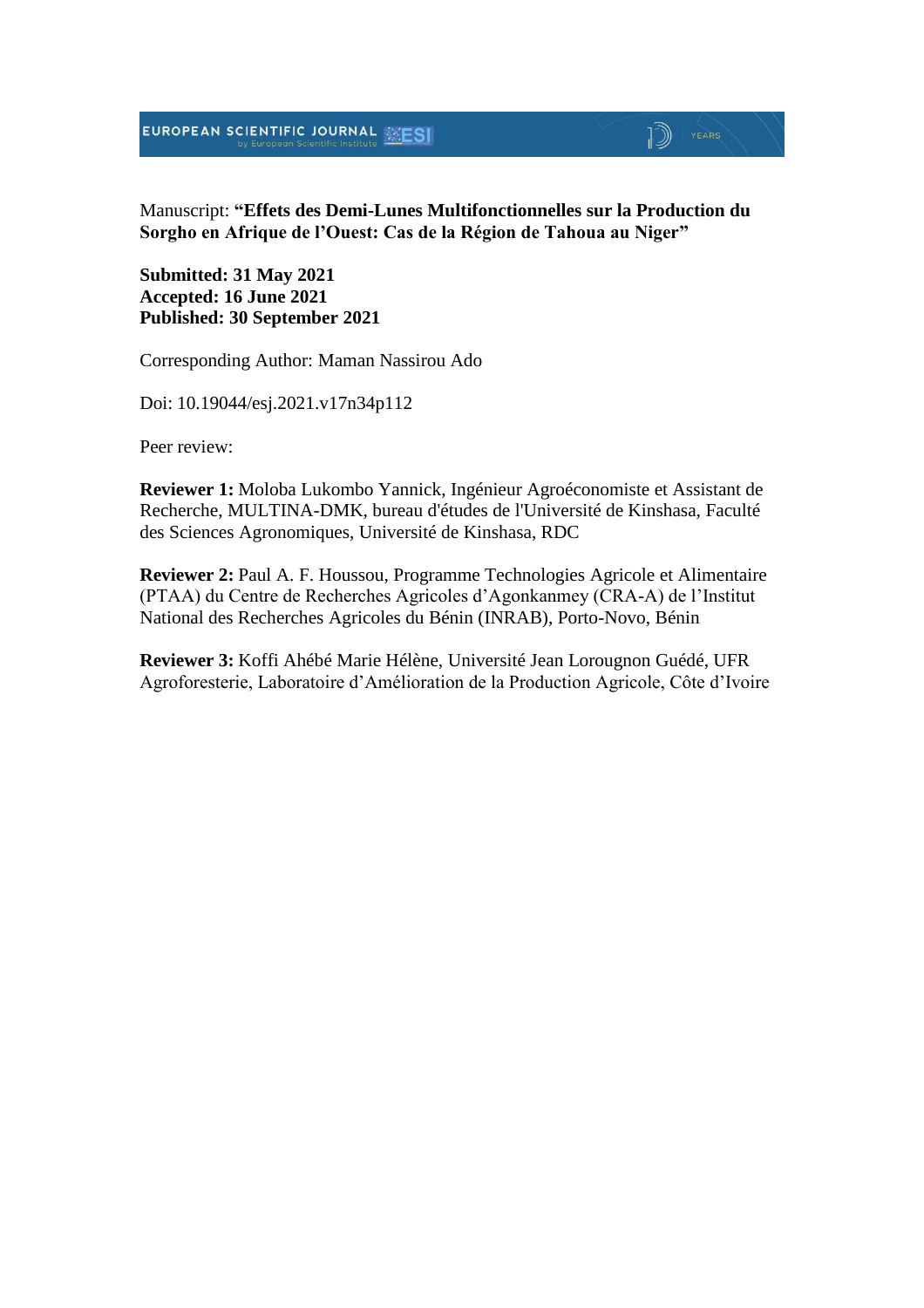## **ESJ** *Manuscript Evaluation Form 2020*

You agree your name is revealed to the author of the paper:

As part of the Open Review, you can choose to reveal your name to the author of the paper as well as to authorize ESJ to post your name in the review history of the paper. You can also choose to make the review report available on the ESJ`s website. However, ESJ encourages its reviewers to support the Open Review concept.

 $\circ$  Yes

**\***

 $^{\circ}$  No

You approve, your name as a reviewer of this paper, is available in the "review history" of the paper: **\***

- <sup>■</sup> Yes
- $\overline{O}$  No

You approve, this review report is available in the "review history" of the paper:

- **\*** <sup>■</sup> Yes
- $\overline{\phantom{a}}$  No

**\***

## **The TITLE is clear and it is adequate to the content of the article.**

*(Please insert your comments)*

Yes, but I suggested him to change impact by effet. He must be specify by writting Sorgho producation instead of agricultural production that is not clear.

#### **The ABSTRACT clearly presents objects, methods, and results.**

**\***

(Please insert your comments)

Yes. The author should methods that are not written.

## **There are a few grammatical errors and spelling mistakes in this article.**

(Please insert your comments)

No. Paper is well written

## **The study METHODS are explained clearly.**

**\***

(Please insert your comments)

Yes.

## **The body of the paper is clear and does not contain errors.**

**\***

(Please insert your comments)

Yes.

**The CONCLUSION or summary is accurate and supported by the content. \***

(Please insert your comments)

Yes, but the author should add recommendations according his results, not suggesting futur research only.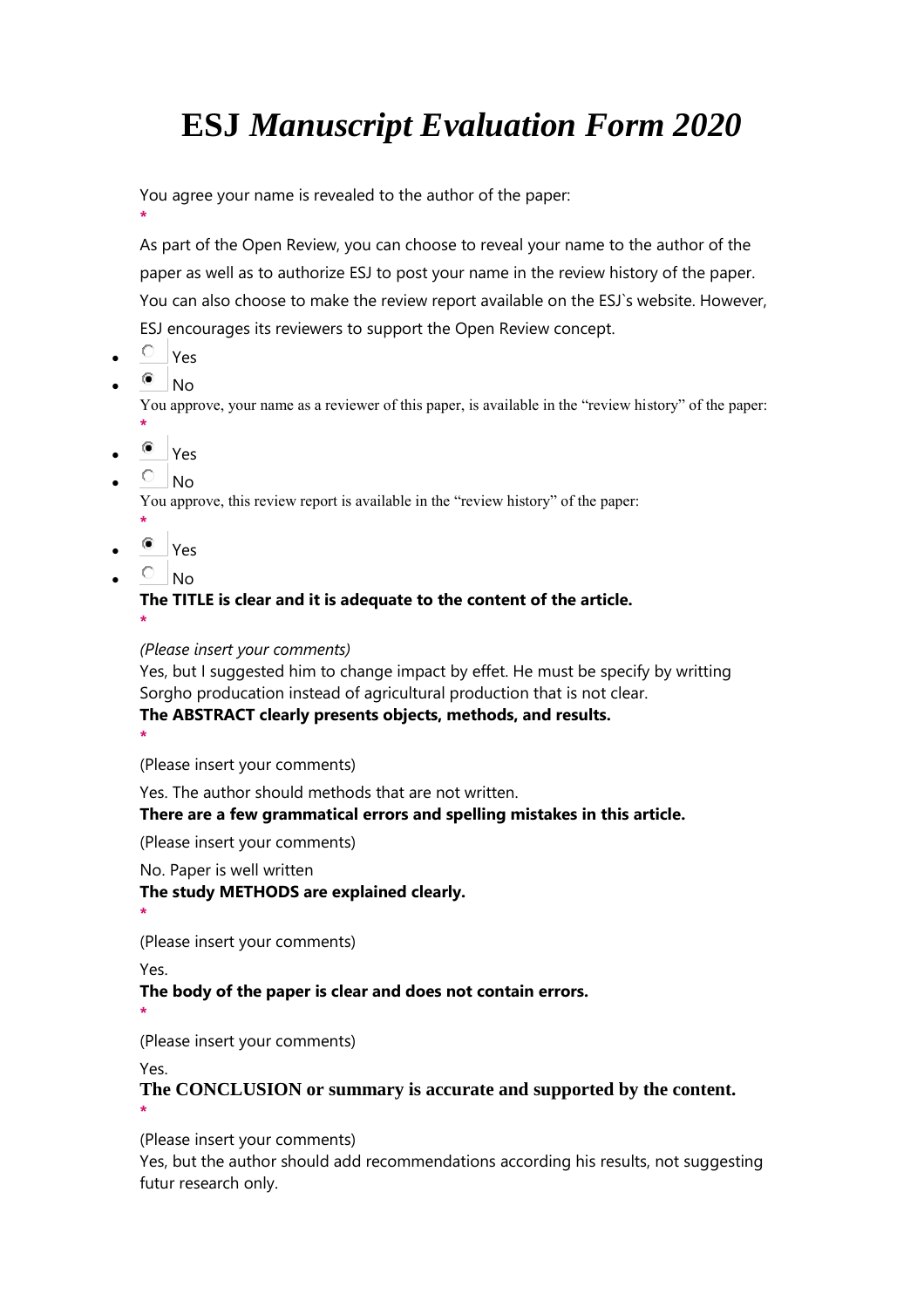## **The list of REFERENCES is comprehensive and appropriate.**

Each in-text citation has to be included in the list of references and vice versa.

(Please insert your comments)

Yes, but the author should review his bibliography as there are references that are missed on it.

*Please rate the TITLE of this paper.*

[Poor] **1-5** [Excellent]

**\***  $\circ$  1

**\***

- 
- $\overline{O}$  2
- $\bullet$  3
- $\begin{array}{cc} \circ & 4 \end{array}$
- $^{\circ}5$

*Please rate the ABSTRACT of this paper.* [Poor] **1-5** [Excellent]

- **\***
- $\circ$  1
- $\circ$  2
- $^{\circ}$  3
- $\circ$  4
- $\circ$ <sub>5</sub>

*Please rate the LANGUAGE of this paper.* [Poor] **1-5** [Excellent]

- **\***
- $\circ$  1
- $\circ$  2
- $\overline{O}$  3
- $\circ$  4
- $^{\circ}$  5

*Please rate the METHODS of this paper.* [Poor] **1-5** [Excellent]

- **\***
- $\circ$  1
- $\circ$  2
- $\circ$  3
- $\circ$  4
- $^{\circ}$  5

*Please rate the BODY of this paper.* [Poor] **1-5** [Excellent] **\***

 $\circ$  1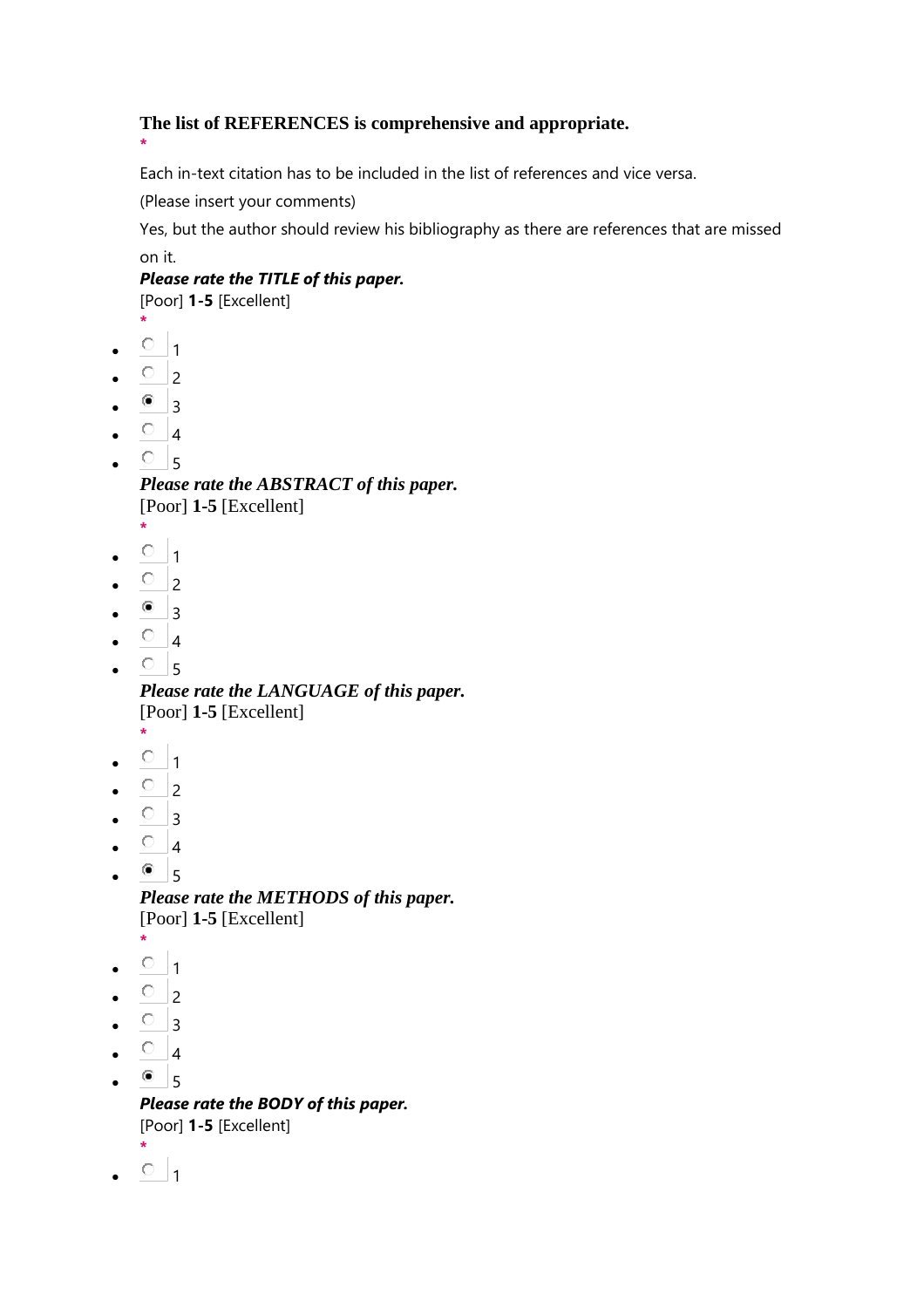- $\circ$  2
- $^{\circ}$  3
- $\circ$  4
- $^{\circ}$  5

*Please rate the CONCLUSION of this paper.* [Poor] **1-5** [Excellent]

- **\***
- $\circ$  1
- $\overline{O}$  2
- $^{\circ}$  3
- $O_{4}$
- $\circ$  5

*Please rate the REFERENCES of this paper.*

[Poor] **1-5** [Excellent]

- **\***  $\circ$  1
- $\overline{O}$  2
- 
- $^{\circ}$  3
- $\circ$  4
- $^{\circ}$  5

**Overall Recommendation!!!**

- **\***
- Accepted, no revision needed
- Accepted, minor revision needed
- $\overline{C}$  Return for major revision and resubmission
- $\circ$  Reject

#### **Comments and Suggestions to the Author(s):**

He should read ESJ guideline for updating his paper. He should revise his sentences that are sometimes long without punctuation.

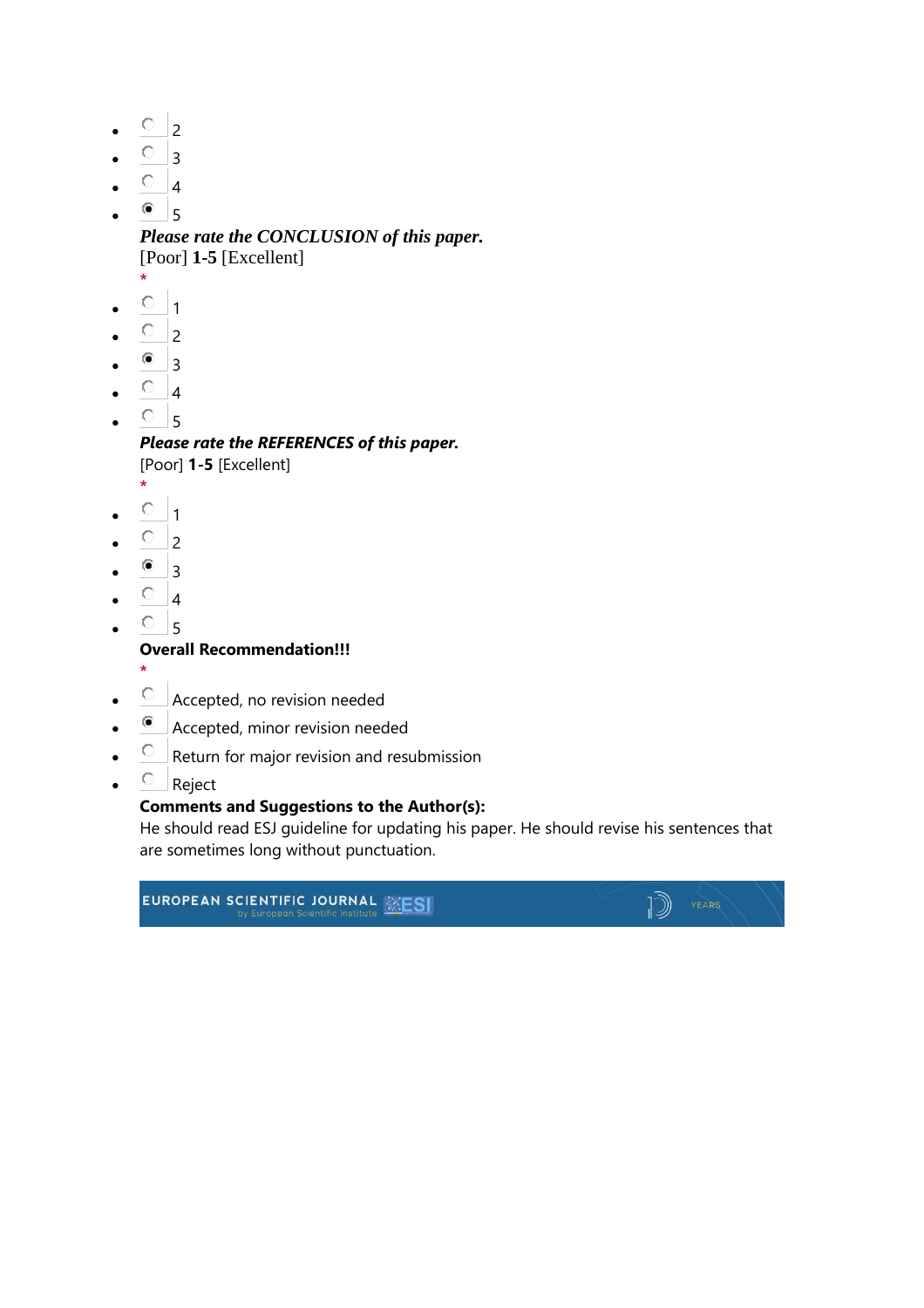# **ESJ** *Manuscript Evaluation Form 2020*

You agree your name is revealed to the author of the paper:

**\*** As part of the Open Review, you can choose to reveal your name to the author of the paper as well as to authorize ESJ to post your name in the review history of the paper. You can also choose to make the review report available on the ESJ`s website. However, ESJ encourages its reviewers to support the Open Review concept.

- Yes
- $\overline{O}$  No

You approve, your name as a reviewer of this paper, is available in the "review history" of the paper: **\***

- Yes
- $\overline{O}$  No

You approve, this review report is available in the "review history" of the paper:

- **\***
- Yes
- $\overline{\circ}$  No

#### **The TITLE is clear and it is adequate to the content of the article.**

**\*** *(Please insert your comments)*

yes

#### **The ABSTRACT clearly presents objects, methods, and results.**

**\*** (Please insert your comments)

yes

#### **There are a few grammatical errors and spelling mistakes in this article.**

(Please insert your comments)

very few

#### **The study METHODS are explained clearly.**

**\***

(Please insert your comments)

yes Yes , but there is a need to complete it by the physico-chemical analysis **The body of the paper is clear and does not contain errors.**

**\***

(Please insert your comments)

is clear

#### **The CONCLUSION or summary is accurate and supported by the content. \***

(Please insert your comments)

is accurate

#### **The list of REFERENCES is comprehensive and appropriate.**

**\***

Each in-text citation has to be included in the list of references and vice versa. (Please insert your comments)

yes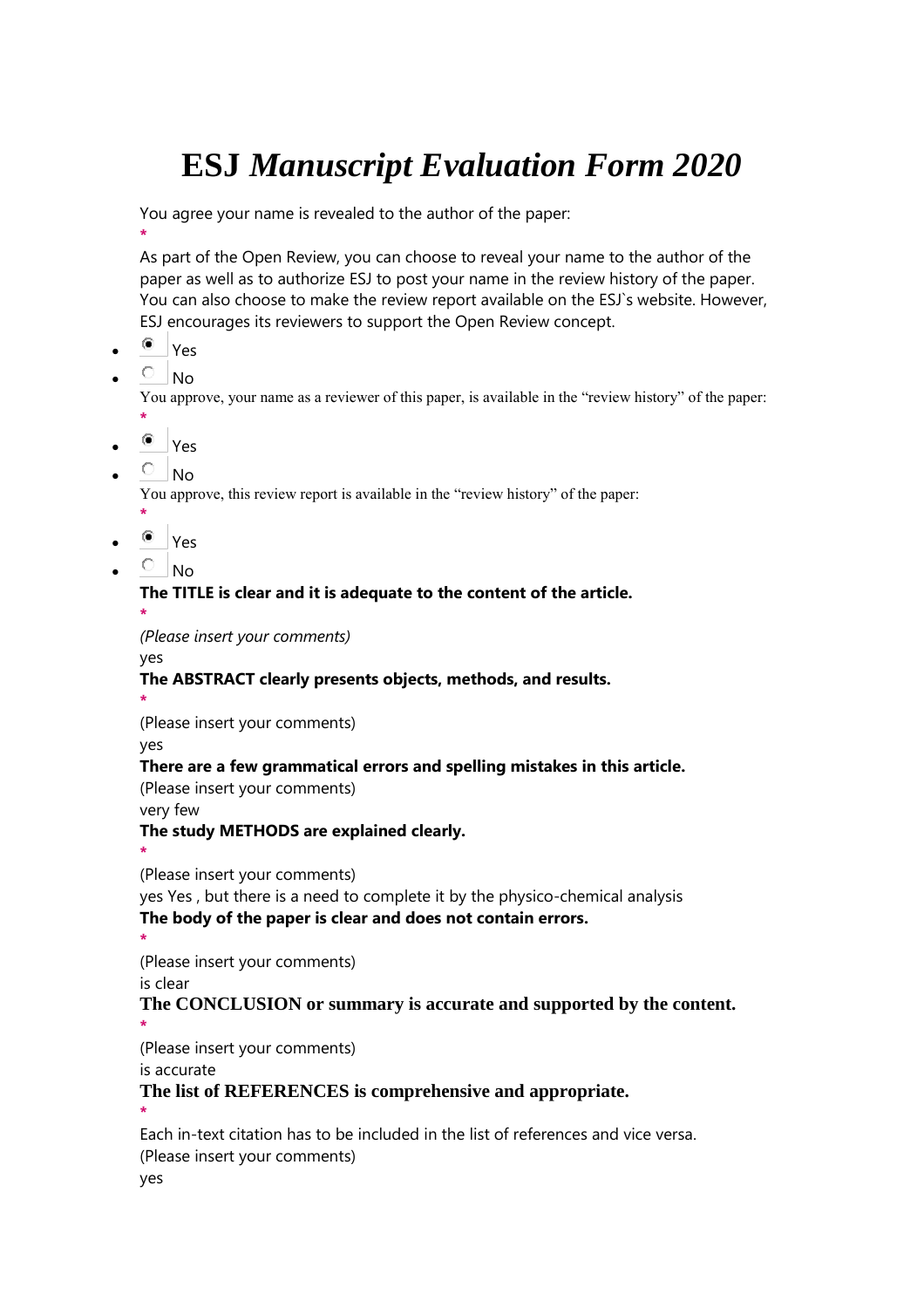#### *Please rate the TITLE of this paper.*

[Poor] **1-5** [Excellent]

- **\***
- $\circ$  1
- $\circ$  2
- $\circ$  3
- $^{\circ}$  4
- $\cdot$   $\circ$  5

*Please rate the ABSTRACT of this paper.* [Poor] **1-5** [Excellent]

- **\***  $\circ$  1
- $\overline{O}$  2
- $\circ$  3
- 
- $^{\circ}$  4
- $\cdot$   $\circ$  5

*Please rate the LANGUAGE of this paper.* [Poor] **1-5** [Excellent]

- **\***
- $\cdot$   $\circ$   $\cdot$  1
- $\overline{O}$  2
- $\circ$  3
- $^{\circ}$  4
- $\cdot$   $\circ$   $\cdot$  5

*Please rate the METHODS of this paper.* [Poor] **1-5** [Excellent]

- **\***  $\circ$  1
- $\overline{O}$  2
- 
- $\circ$  3
- $\bullet$  4
- $^{\circ}$  5

*Please rate the BODY of this paper.*

[Poor] **1-5** [Excellent]

- **\***
- $\cdot$   $\circ$   $\cdot$  1
- $\overline{O}$  2
- $\circ$  3
- $\bullet$  4
- $\circ$  5

*Please rate the CONCLUSION of this paper.* [Poor] **1-5** [Excellent]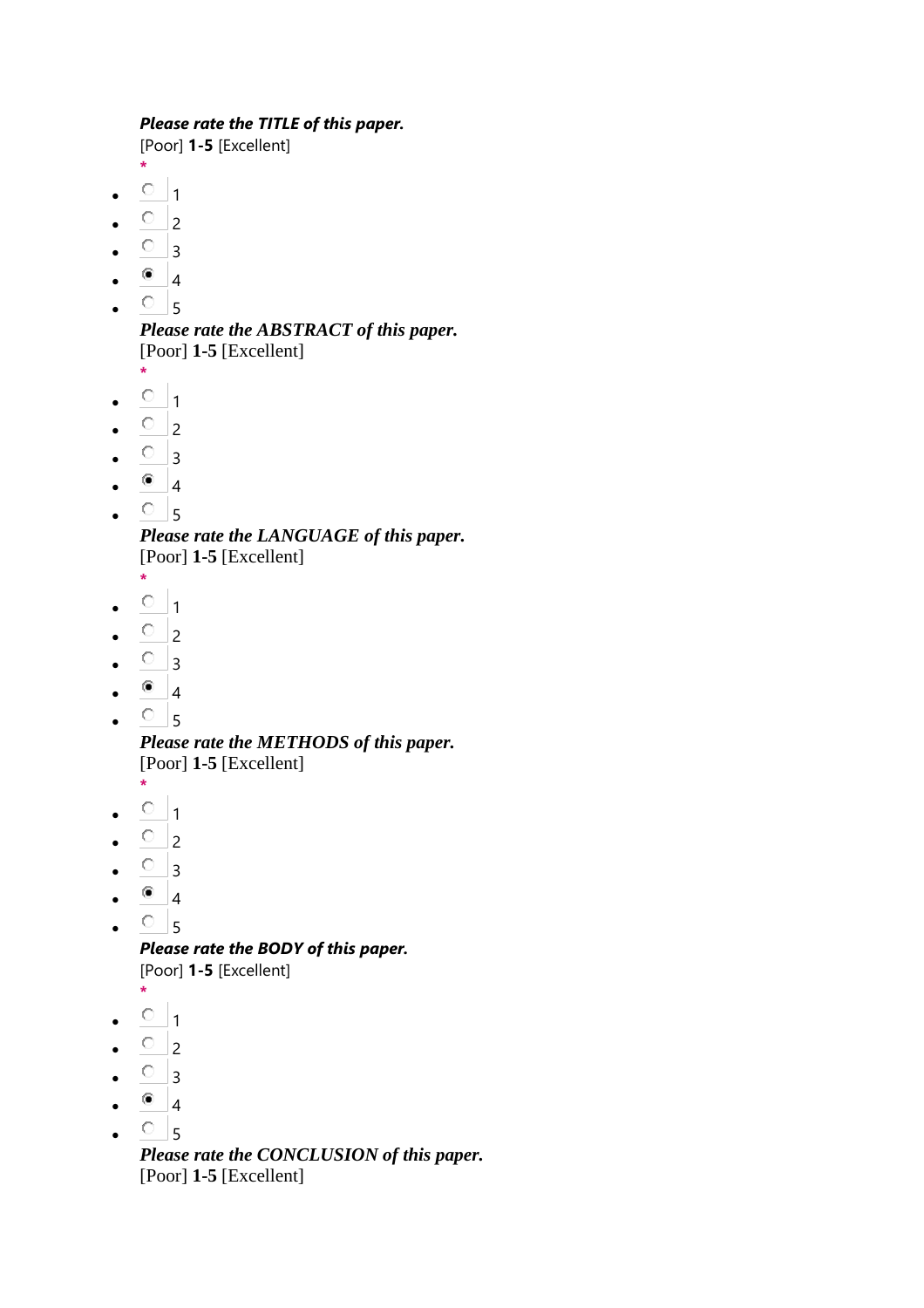- **\***
- $^{\circ}$  1
- $\overline{O}$  2
- $\circ$  3
- $^{\circ}$  4
- $\circ$  5

## *Please rate the REFERENCES of this paper.*

[Poor] **1-5** [Excellent]

- **\***
- $\cdot$   $\circ$   $\cdot$  1
- $\overline{O}$  2
- $\circ$  3
- $^{\circ}$  4
- $^{\circ}$  5

### **Overall Recommendation!!!**

- **\***
- $\bullet$   $\quad$  Accepted, no revision needed
- Accepted, minor revision needed
- $\overline{C}$  Return for major revision and resubmission
- $\bullet$   $\qquad$  Reject

**EUROPEAN SCIENTIFIC JOURNAL EXESI** 

 $\sqrt{2}$   $\sqrt{2}$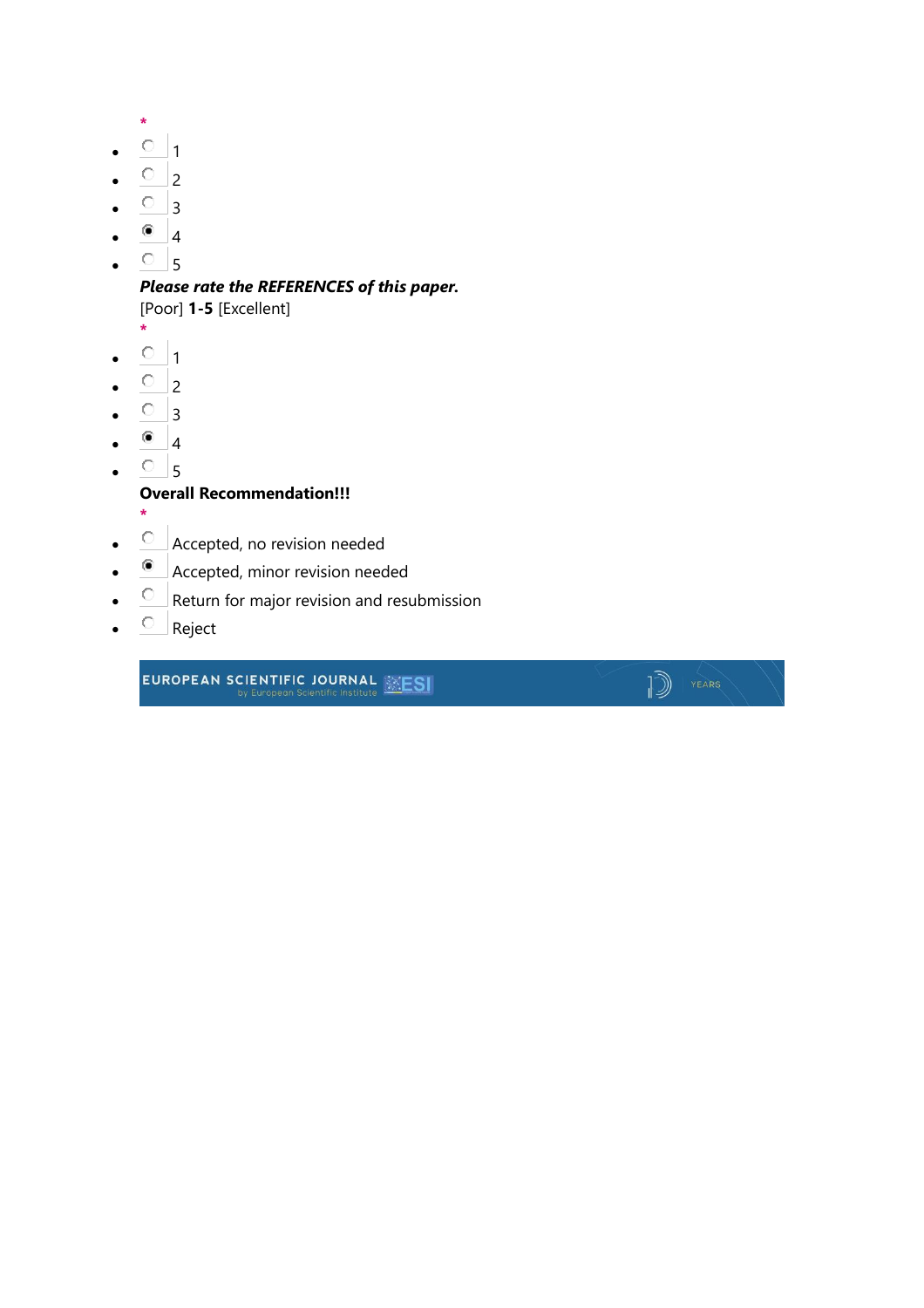## **ESJ** *Manuscript Evaluation Form 2020*

You agree your name is revealed to the author of the paper:

As part of the Open Review, you can choose to reveal your name to the author of the paper as well as to authorize ESJ to post your name in the review history of the paper. You can also choose to make the review report available on the ESJ`s website. However, ESJ encourages its reviewers to support the Open Review concept.

<sup>●</sup> Yes

**\***

 $\overline{O}$  No.

You approve, your name as a reviewer of this paper, is available in the "review history" of the paper:

- **\*** <sup>■</sup> Yes
- $\overline{O}$  No

You approve, this review report is available in the "review history" of the paper:

- **\***
- Yes
- $\overline{\circ}$  No

#### **The TITLE is clear and it is adequate to the content of the article. \***

*(Please insert your comments)*

Title should be corrected

## **The ABSTRACT clearly presents objects, methods, and results.**

**\***

(Please insert your comments)

Yes

## **There are a few grammatical errors and spelling mistakes in this article.**

(Please insert your comments)

The manuscript contains many spelling and grammatical errors that the author must correct

## **The study METHODS are explained clearly.**

**\***

**\***

(Please insert your comments)

The methodology has to be repeated, several parts are missing **The body of the paper is clear and does not contain errors.**

(Please insert your comments)

The body of the document contains missing fields that the author should insert **The CONCLUSION or summary is accurate and supported by the content. \***

(Please insert your comments)

Yes

**The list of REFERENCES is comprehensive and appropriate.**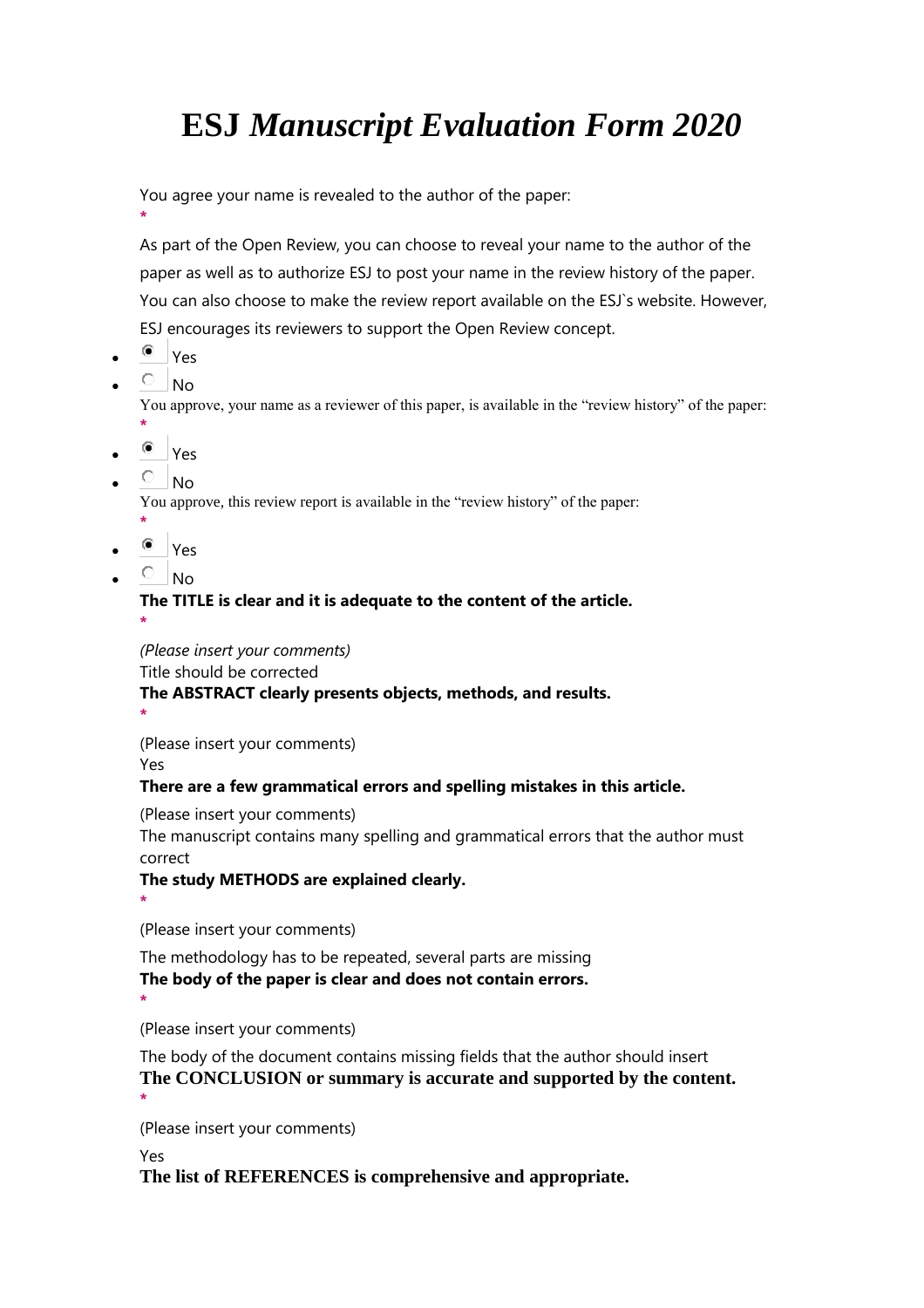**\***

Each in-text citation has to be included in the list of references and vice versa.

(Please insert your comments)

The reference must be completely repeated according to authors guidlines. some

authors in the text are not in the reference and vice versa

## *Please rate the TITLE of this paper.*

[Poor] **1-5** [Excellent]

- **\***
- $\circ$  1
- $\overline{O}$  2
- $\bullet$  3
- $\circ$  4
- $\circ$ <sub>5</sub>

*Please rate the ABSTRACT of this paper.* [Poor] **1-5** [Excellent]

- **\***
- $\circ$  1
- $\circ$  2
- $\bullet$  3
- $\circ$  4
- $^{\circ}$  5

*Please rate the LANGUAGE of this paper.* [Poor] **1-5** [Excellent]

- **\***
- $\circ$  1
- $\overline{O}$  2
- $^{\circ}$  3
- $\circ$  4
- $\circ$ <sub>5</sub>

*Please rate the METHODS of this paper.* [Poor] **1-5** [Excellent]

- **\***  $\circ$ <sub>1</sub>
- 
- $\bullet$  2
- $\circ$  3
- $\circ$  4
- $\circ$  5

*Please rate the BODY of this paper.* [Poor] **1-5** [Excellent]

- **\***
- $\circ$  1
- $\circ$  2